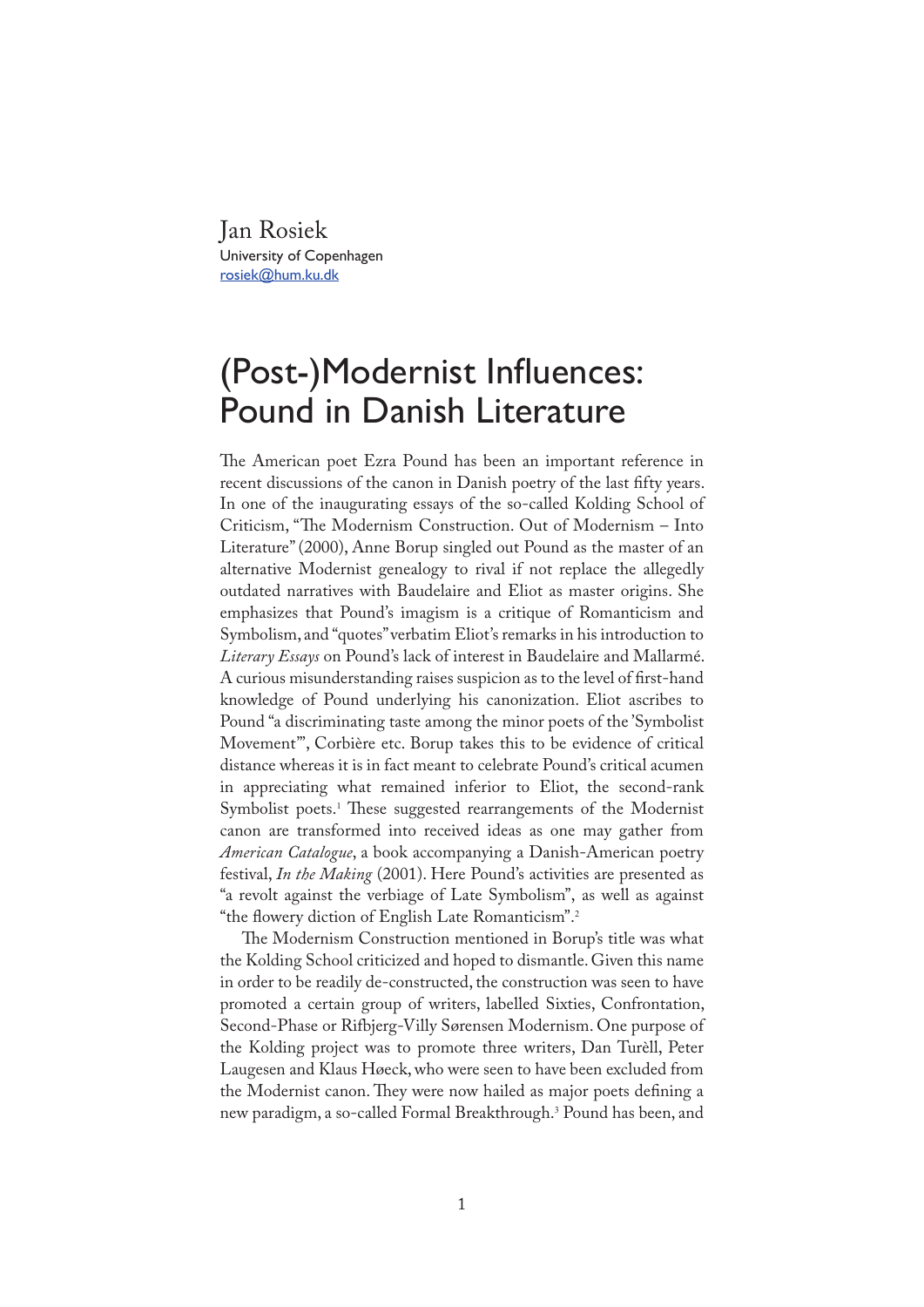in Laugesen's case still is, a major source of inspiration for these three writers. However, he was also a respected and significant figure among the poets and critics the Kolding School wished to push aside. How did that happen? And how could Pound be used against his admirers?

Now this may not be all that surprising. Pound was always a controversial �gure in the context of American literature in the twentieth century. There are many versions of the poet, Imagist-Pound, epic or *Cantos*-Pound, Fascist-Pound, Beat-Pound and many more. He has been seen as the essential Modernist as well as the essential Postmodernist, as a lifelong ally of the old-school Formalist T.S. Eliot and as an avantgarde experimentalist who espoused open form and non-closure, the acknowledged legislator of the American poets of the fifties who rebelled against everything Eliot represented: Charles Olson, Allan Ginsberg, the Beat poets in general. In what follows I wish to take a look at the influence of Pound as it manifests itself in two generations of Danish poets (and critics), the early-sixties Second-Phase Imagist Modernists and the late-sixties Third-Phase, Formal Breakthrough Postmodernists.<sup>4</sup> Which parts of Pound's legacy have been emphasized and which ones ignored by the two parties? How do they construe the balance between imagist, epic, Fascist and Beat Pound?

As Pound set out to write *�e Cantos*, he hoped they would grow into a divine comedy for the twentieth century, presenting clusters of ideogrammatic ideas in action and providing mythologizing portraits of heroic artists (including statesmen) through the ages wherever art managed to rise above stupidity and greed: "in the gloom the gold/ gathers the light against it" (*Canto 17*). As an old man, he felt the entire project had failed: "my errors and wrecks lie about me. / And I am not a demigod. / I cannot make it cohere" (*Canto 116*). As we shall see, the difference between the Modern and Postmodern receptions of Pound often hinges on the evaluation of *�e Cantos*: Are they a failure and does one feel it necessary to say so?

But first a few words on influence and translation in general. Influences in Danish poetry are often made visible through translation by active major poets, as for example Heine by Aarestrup and Claussen, Byron and Baudelaire by Claussen, Hölderlin and Rilke by Bjørnvig, Stevens by Borum, Lorca by Johansen, Trakl and Lindegren by Malinovski, Ashbery by Borum and Frank. Some are done as preparation (Claussen, Bjørnvig and Frank), some as late homages, after the event so to speak (Borum).

We also have influential translations by lesser or no-poets, thus Eliot by Kai Friis Møller, Ekelöf by Karsten Sand Iversen. Finally, there are cases of in�uence not manifested in translations, and they are of course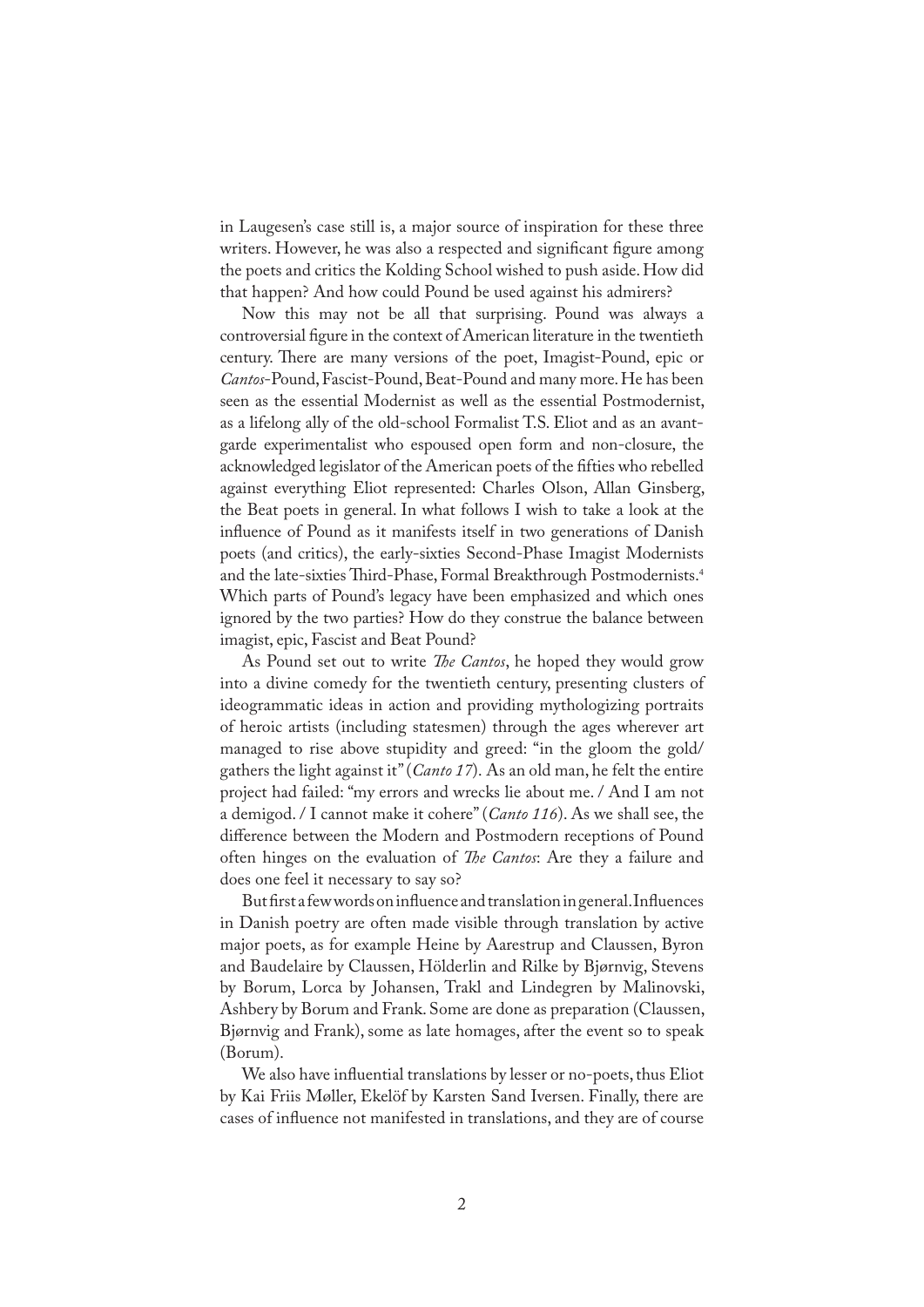more difficult to ascertain, thus Eliot in Wivel and Harder, Stevens, Williams, Eliot and Ekelöf in Nordbrandt, or Stevens and Ekelöf in Højholt.

You will have noticed that I have left out Pound from these lists. His main translator, Jørgen Sonne, produced Danish versions of his poems in 1959 and 1965 and his *ABC of Reading* in 1960. The 1959 volume of poems also included a translation of *Canto 45* by Ivan Malinovski, which became very influential when it was included as the first poem in his *Glemmebogen* (1963, The Book of Oblivion). For many of the up and coming poets of the early sixties this book proved to be an unforgettable introduction to an international Modernism that transcended the sometimes somewhat provincial horizons of the slightly older poets of the Rifbjerg generation. Turèll and Høeck appear to have had early �rst hand encounters with Pound, whereas Laugesen, at least till fairly late, is a case of second hand in�uence. He still names the Pound ephebe Charles Olson as his main inspiration. Laugesen and Turèll reveal the major influx of Pound, Olson, Ginsberg and the Beats. If we add Gertrude Stein, Williams, the New York School and the L.A.N.G.U.A.G.E poets, we have the entire canon of American poets admired by the turn-of-the-millennium Danish writers.

Returning to the 1960 generation, the alleged main protagonist of the Modernism Construction, the critic Torben Brostrøm, in fact edited the 1959 translations, *Masker* (Personae). However, Pound was always overshadowed by Brostrøm's real love, French (and Swedish) surrealism. It must be granted, though, that when dealing with Sonne, he never fails to mention Pound and always includes him in his lists of the major Modernist poets. In *Versets løvemanke* (1960, The Lion's Mane of Verse) Pound is paired with Eliot as poets now being challenged by English poets trying to overcome the "intoxication" of their "romantic Modernism",<sup>5</sup> a category that would surely have surprised the two arch-anti-Romanticists. Brostrøm chose Pound's most famous Imagist poem, "In a Station of the Metro", when he was asked, in 1996, by high school students to name his favorite poem, and he also mentioned Pound when receiving the Bebop prize in September 2009. Here he attempted to reconcile his critics in the Kolding School by mentioning Turèll and granting that *Canto*-like ragbags as well as condensed images could produce authentic poetry.

Sonne wrote an introduction to his 1959 and an afterword to his 1965 translations of Pound. Here he presents glowing tributes to imagism and the ideogram, propagating concrete images as the properly poetic device and denigrating logical abstractions and sermonizing as unpoetic. He considers *The Cantos* to be "utterly incoherent" and in a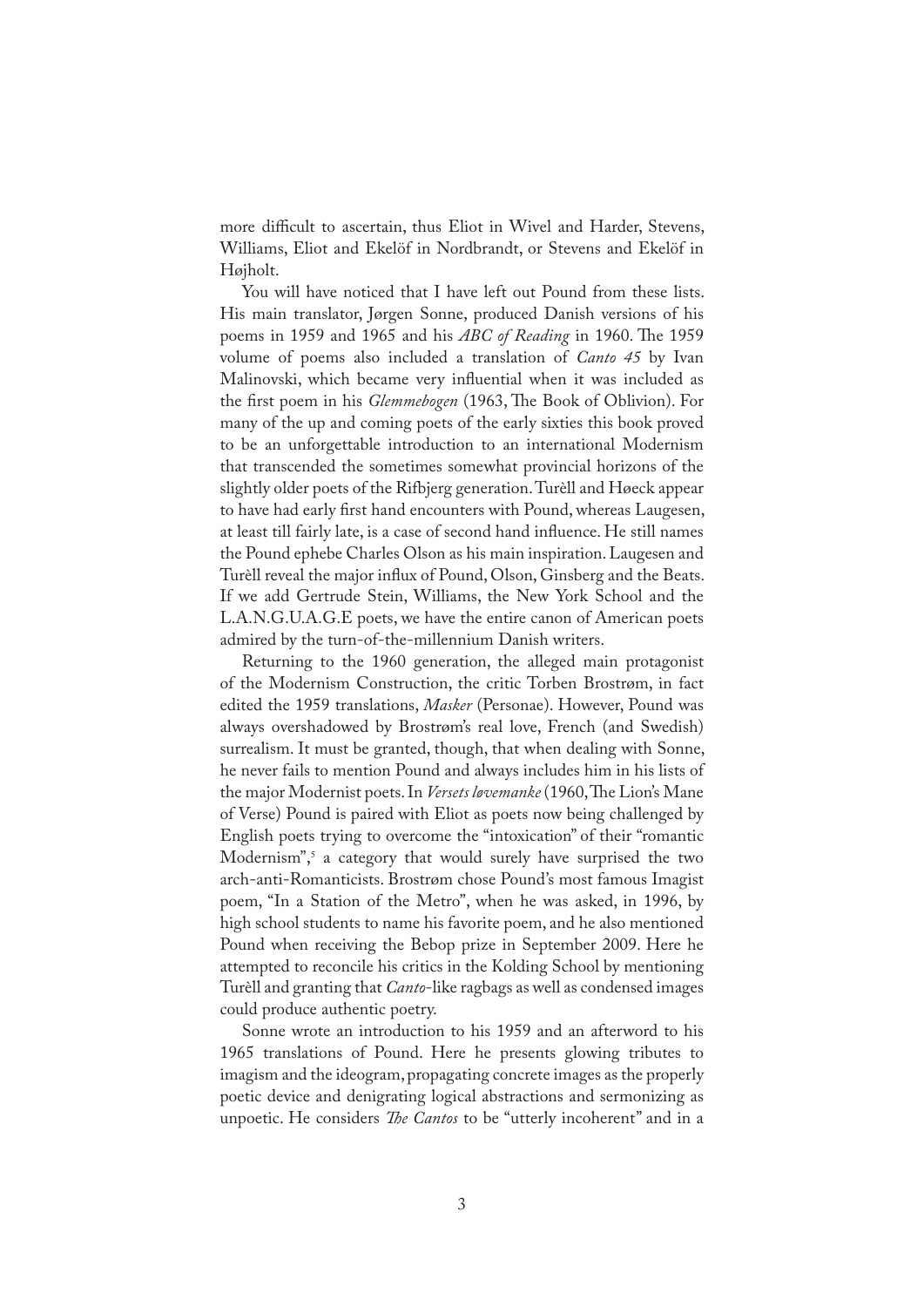state of "progressive confusion".<sup>6</sup> Noting that they do not constitute "a 'poem' in the old sense",<sup>7</sup> Sonne predicts that they will "never achieve completion much less closure". Yet he also grants that "few poets have written so many fragments of perfect lines".<sup>8</sup> �e *Pisan Cantos* are his greatest poems, not least because they strike a more personal note instead of the cold impersonality of the preceding Cantos.<sup>9</sup> Furthermore, Pound is praised for certain inventions, such as the inclusion of factual documents and anecdotes, which had never before been regarded as suitable material for poetry. Sonne twice makes it clear that he has no share in Pound's Fascist fascination of Mussolini but also claims that he harbors no doubt about his canonical survival, with only one or two other living American poets. In 1959, that would have been Eliot (and Williams as the possible second).

Although praising Pound on the basis of his perfect fragments, Sonne has little respect for experimental work done in his wake. He writes disparagingly of "factions and fashionable movements", and "the open work" and "non-linear sequences" of, say, Projective verse and concrete poetry get short thrift. Sonne is only too happy that considerations of space constrain him to produce "an anthology of poems",<sup>10</sup> for this is what *�e Cantos* amount to. He respects only the finished, unified work, and is not interested in processual poetics. His and Brostrøm's Pound is the self-expressive imagist poet, the master of tightly organized and image-born poems. Arguably the best summary of Imagist-Pound as seen by the sixties critics is provided by Thomas Bredsdorff in volume 6 of the Scandinavian *History of World Literature*, published in the 1990s. The later production, Canto-Pound, is quietly but unmistakably downgraded. It constitutes "a dark chapter", as the poet preached "his foggy ideas" and "played the game of criminals". Yet his position as the archetypal generator of Modernism is not at risk, and it is the imagist writer of the Metro poem who receives high praise indeed, as Bredsdorff exalts lifelong belief in the image, and adds: "practically all Modernism is imagism – and indebted to Pound".<sup>11</sup>

Pound was ignored and forgotten in the academic criticism of the nineteen seventies and eighties, the age of ideology critique and poststructuralism/deconstruction, which disliked Modernism and Fascism almost equally and was preoccupied with Theory and the rehabilitation of Romanticism. Hans-Jørgen Nielsen, who was also part and parcel of the groups later codified as the Formal Breakthrough, may stand as a representative of these currents. He mentioned Pound as the main inventor of haiku for modern poetry and as a precursor of concrete poetry but the American was not important to him. His various poetic-political commitments drove him to dismiss Pound's work as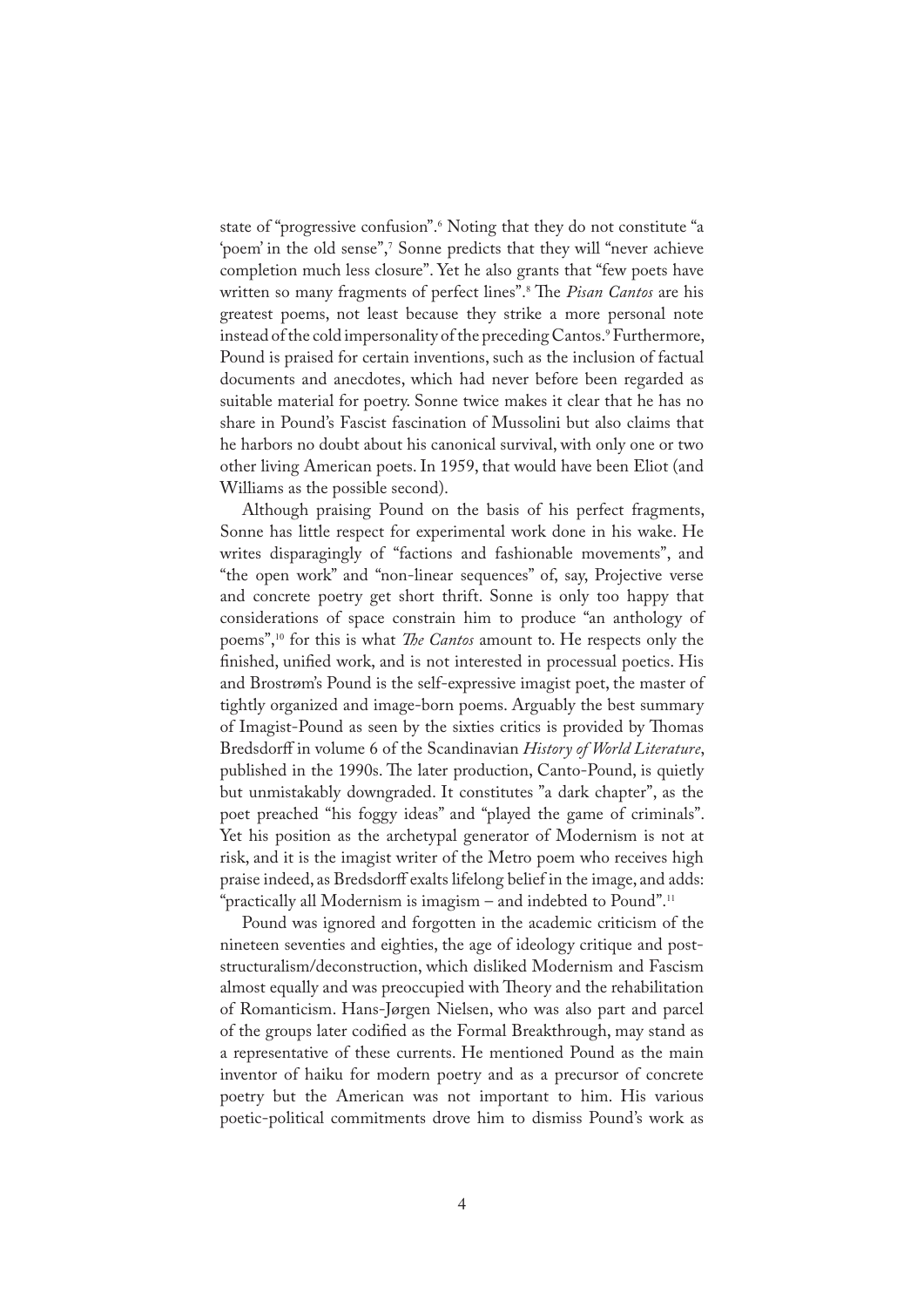"Old Modernism", or following Göran Palm's coinage, as "aristocratic Modernism".<sup>12</sup> Whichever way you looked at it, poetically or politically, Pound was completely outdated. Nielsen's narrative of the historical development of poetry followed the law of reduction, not that of expansion.

Sonne concluded his 1959 introduction to Pound thus: "His technique as poet is much too erudite, difficult to follow, dangerous to imitate, and his utter confusion in thought and presentation is incredible".<sup>13</sup> As we shall see, the advice implicit in this judgment was not taken to heart by the next generation. Things were much different for the three poets promoted by the Kolding School. Turèll was the youngest, yet the first to submit to the influx of Pound. For Laugesen he seems to gain in importance in recent years.

Høeck's main dialogue with Pound can be found in his *Transformations* (1974). One of its four sections is named "Last Cantos. Ultra-Stable Poems". Here Høeck cuts up Pound's *Canto 17* into six parts and then exposes them to systematic variations, interweaving book titles and bits of early Pound poems, with his own text. One of them voices an expression of universal debt:

Yet we are all endebted to you/ and your singable mathematics/ your violets and cool lightning.<sup>14</sup>

Høeck displays a more ambivalent take on Pound's politics than the sixties poets who never took a second look but condemned it outright. Høeck writes:

An error is an error. And he who succeeds grandly must fail even more. Or: nulla sine tragoedia gloria.<sup>15</sup>

The Latin implies that Pound could not have achieved his poetic glory without being a tragic figure. This must refer to his allegiance to Fascism for which Høeck wants "no excuses or evasions".<sup>16</sup> Still he claims that Pound's status as a major poet, more than his Fascism, prompted his trial for treason and his subsequent thirteen year con�nement in a mental institution:

But now you have been sentenced not so much/ because of/ your error as because of your greatness.<sup>17</sup>

A condensed version of the first text in this 1974 collection appeared as "An Ode to Ezra Pound", thirty-four years down the road, in *Palimpsest – on a Century* (2008).<sup>18</sup>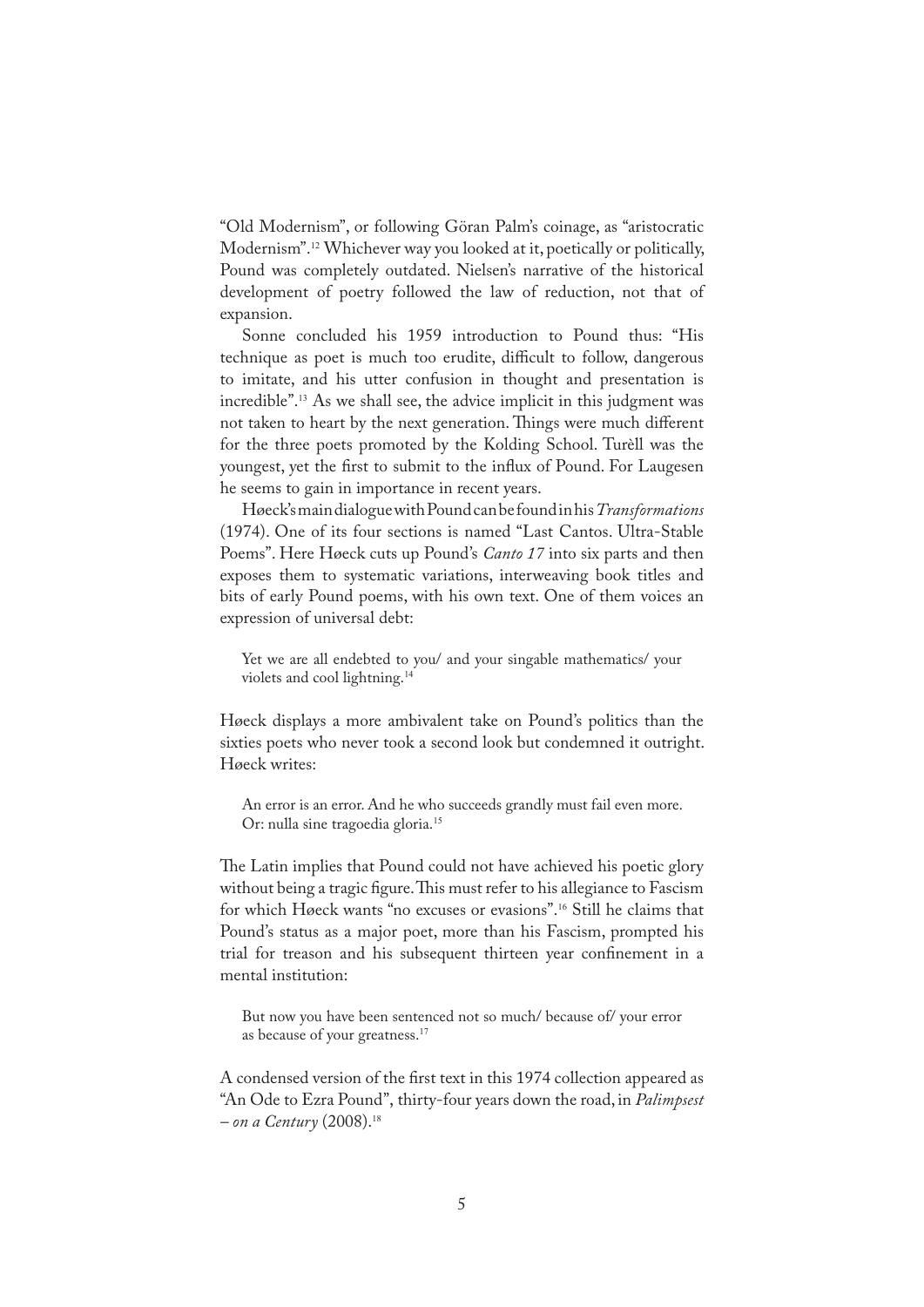Turning now to Laugesen, he came to Pound by way of his disciples, Charles Olson and the Beat poets although the master does make personal appearances in Laugesen's later work. Thus Pound is the �nal name in Laugesen's "Canon", a poem in *When Angels Burp Jazz* (1998), listing nineteen of his literary idols from Shakespeare to Walter Benjamin and Bertolt Brecht. Later *�e Cantos* are mentioned as one of "the dark classics, the black colossei", "monuments/ of possible future, already lived through, posited/ present". A poem beginning "Pound in a cage in Pisa" includes these moving reflections on the American poet:

He fully believes that art is an argument. He is, in short, insane.

What little mother will hum my cantos to her child in the cradle. Me, a fascist.

There is a place for me in Dante's Hell. My paradise became but fragments. All is fragments, all of it. The lines wander restlessly about my cage. I see them, hear them speak, all of them. Just come. I listen. I see.<sup>19</sup>

Pound is also present in *Grassinan Cantos/Radio Fiesole* (2002), in which Laugesen considers the issue of Fascism, in the prose poem "Ecstasy and Comedy":

�e collapse of original emotional and intellectual values. Something I think Pound was aware of and one of the reasons for his aesthetic fascism, if you can call it that, which you cannot, because it is impossible to put anything positive into that concept.

He pursues the matter in "Picture Postcards" (Glansbilleder):

Old maestro Pound, they call you Fascist but it was merely rent that stuck in your throat. You woke up one night, panting and saw how things were. And they still are. It must stop. Your generosity was boundless, you just wanted poetry, beautiful and true and free for everybody right now right here.<sup>20</sup>

This amounts to a qualified appraisal which honours Pound's utopian aspirations and, like Turèll, doubts the justice of labelling him a Fascist.

For the Odin Theatre, Laugesen co-wrote the libretto of the chamber "opera", *Ezra*, which was �rst performed in 2005. Laugesen himself is on stage, mostly typewriting in the background (almost but not quite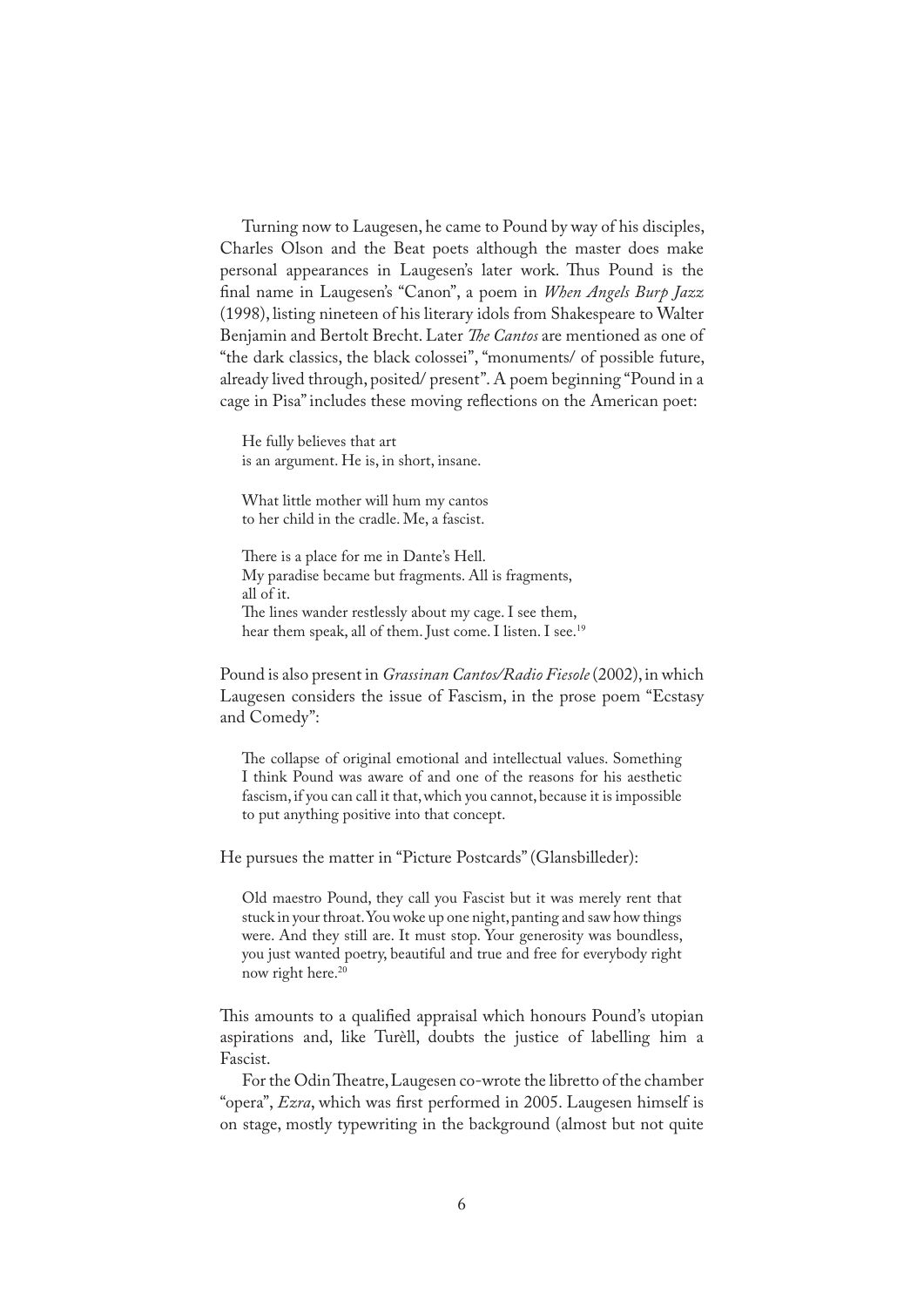the poet in the Pisa cage) and reciting his own texts. The opera comes over as the story of a love triangle interspersed with a sung chorus, Pound's late summary of *�e Cantos*: "I have tried to write Paradise/ Let the wind move/ that is Paradise". Pound is presented as a politically incorrect poet who desired and worked for utopia but was seduced by totalitarianism. Laugesen sees Pound first and foremost as an artist suffering under and struggling against the submission of art to the logic of the market. Given the recent �nancial crisis, he may not be alone in seeing some sense in Pound's rampant campaigns against rent.

Turèll, too, concurs with Pound's attack on the supreme value of money. 1971 saw the publication of *Sequence of Manjana – the Endless*  Song Flickering Through the Pupils of the Skin (1971). This collection includes his variation on Pound's Usura Canto, from which I shall give you this sample.

With usura/ they keep shit afloat/ the same old crazy shit/ and the chains of usura/ close tight around everybody.<sup>21</sup>

In his 1975 essay, "Ezra Pound is an Old Man", Turèll grafts his critique of usury on to the sixties youth rebellion to produce a call for purifying language as the essential task in the struggle of sensual joy against the lust for money.<sup>22</sup> Turèll presents Pound as a visionary seeking an entirely new world in a poem from the 1971 collection, *Movements, Purposelessly Circling* (1971). It begins: "Everybody has his own lights Everybody his nerve archive / Everybody contains a flood of images". These images are expected or hoped one day to turn the world upside down "in one movement of enormous change".<sup>23</sup> As one of the visionaries who have seen these images, Pound joins a select company of Turèll heroes, poets Blake, Poe, Burroughs and Ginsberg as well as contemporary musicians Cage, Dylan, Jerry Garcia and John & Yoko.

Like Laugesen, Turèll had another take on Pound's politics than the early-sixties Modernists. He writes of a "possibly wrong conception of Pound's fascism and treason" and calls it "the worst and most idiotic misunderstanding Pound has suffered from". Yet he also quotes the poet's old age retraction, in which he admitted that he had fallen prey to "that stupid, suburban prejudice of Antisemitism". Several times Turèll grants that Pound was a madman. But madness, for one whom Laugesen had taught to appreciate Artaud and who had read Laing's pleas for antipsychiatry, is only the healthy way to respond to a sick society. Many artists could be considered mental cases, suffering from, in Turèll's words, "qualitatively specific mental disorders".<sup>24</sup>

But neither politics nor psychiatry was Turèll's main interest.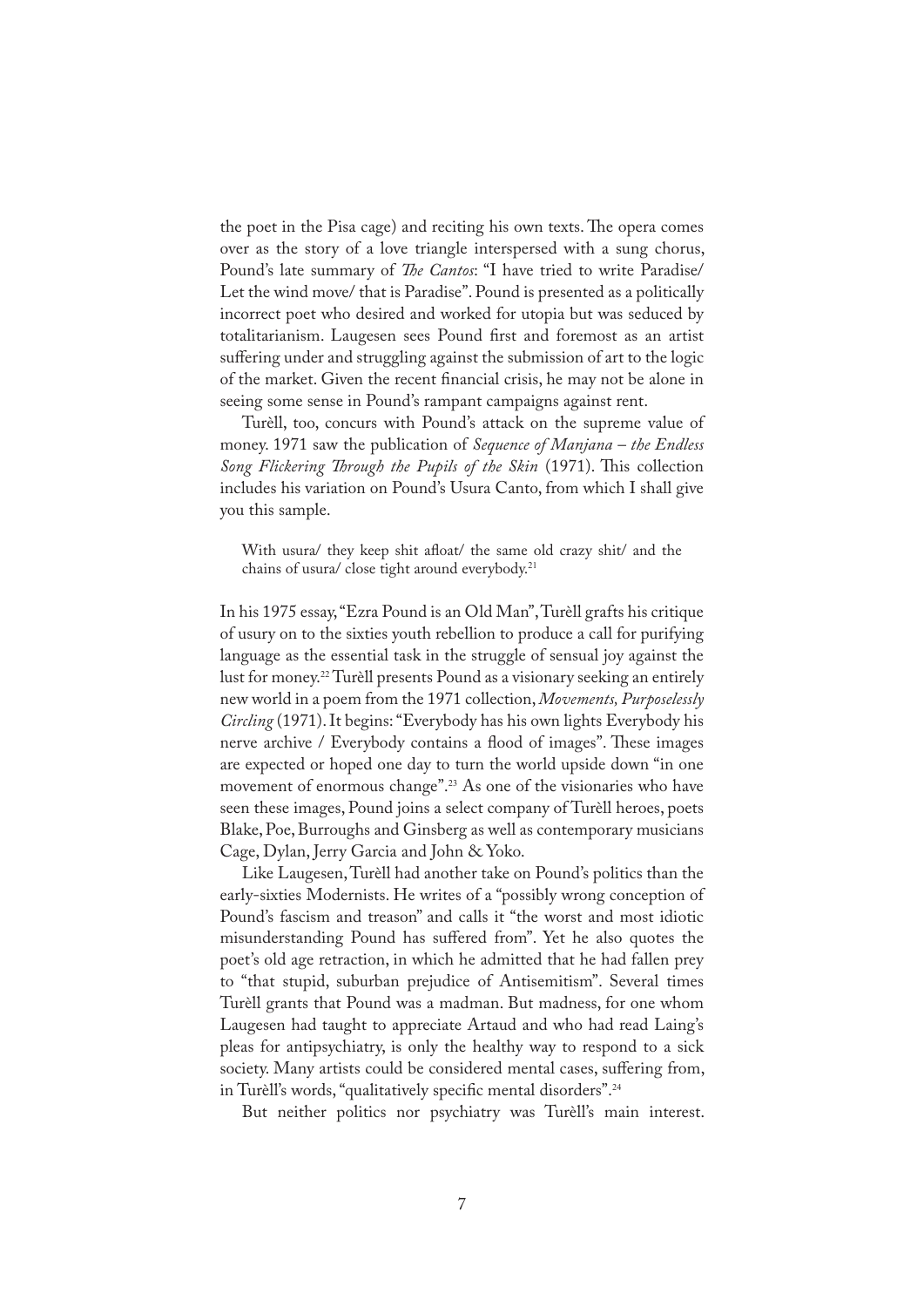More than anything he admired Pound for his craft and his tireless experimenting. When one of his friends once showed him a letter from the goalkeeper of the national soccer team, explaining that there are three roads to success, "Practice, practice and practice", Turèll recorded the event in *Here comes your 19th Nervous Breakdown* (1973) and added: "and Ezra Pound would have said the same about poetry".<sup>25</sup>

Eliot had been the first dangerous influence on Turèll, but Pound soon followed, then replaced him and remained a presence to the end. In 1989 Turèll published a translation of the Confucian *Canto XIII* (which was in fact not much more than a slight variation of Sonne's), and in *Tja-a-Cha Cha* (1993) he made a the final salute to "Ol'Ez", in this poem full of autobiographical resonance:

Old-sick-Man-resting-en-route-banklooking-at-the-movements-of-youngunashamedly-healthy-couples-in-love-and-playingteasing-children-running-and-jumping

In Chinese it is probably just one sign  $-26$ 

So Turèll knew and frequently employed the compact imagist mode that was so dear to early-sixties Modernism. But it was his espousal of the long poem that broke new ground in Danish poetry. Turèll was crazy about *�e Cantos*, and himself produced 60 cantos in the three volumes or so-called *Drafts of Space Cantos* (1972–1974). These consist of a collage of sentences lifted from especially science-�ction cartoons of the Marvel Comic Group Incs., among whose heroes we find Spiderman and Daredevil. These texts are, to use an appropriate expression of the times, "far out" or "spaced out", reflections of the sixties drugs culture in which Turèll participated with glee – and caution.

He describes Pound's *Cantos* as "a single cacophony, a single movie, a single montage, a single incoherent relation". This is meant as praise, not criticism, as it would have been in the writings of an earlier generation. Later Turèll writes of "a fast rambling montage – without a single superfluous word", and compares Pound's technique to a repetitious Asian ritual. *�e Cantos* had no "petty concern for aesthetic conventions and traditional views of the function of poetry". They may be chaotic, fragmented, yet they also provide "the most profound and complete description of European (and Oriental) civilization".<sup>27</sup>

�e Danish Modernists of the early sixties subscribed to the modern project in Habermas' sense as one of progressive enlightenment. It is characteristic of much Postmodernist thought to be acutely aware of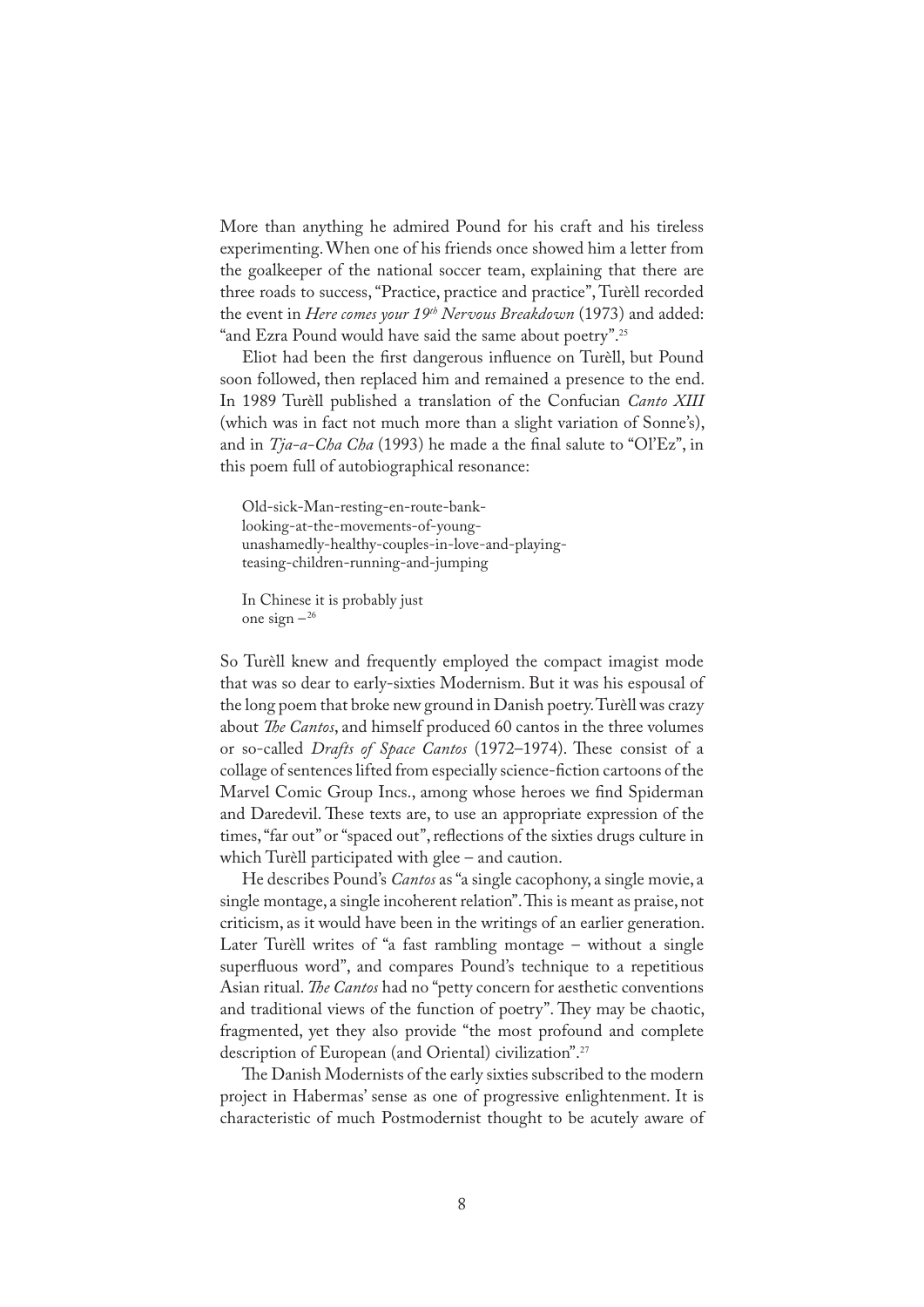the losses incurred on the route of modernization. Profoundly troubled by the marginalization of art in an increasingly mercenary age, Turèll and Laugesen, and Høeck to a somewhat lesser degree, are anarchists, difficult to put to party-political use, and as always, difficult to place on the modern left-right scale of politics. They do not retreat to the ivory tower, to recur to the slightly unfair received idea of the Symbolist tradition, but present searching critiques of power, somewhat like Zen Buddhist Beats reacting to the paranoia famously recorded in Burroughs's work.

Pound taught the Modernist poets to go in fear of abstraction and to seek luminous images but he inspired the Postmodern poets to provide a simple record of consciousness as it proceeds and not to fear private material nor the incoherence that might result from such an intent. Laugesen and Turèll learned from Pound that a long poem need not be an organized, teleological, indeed nostalgic narrative in the epic tradition of Homer, Vergil and Dante. It could be just a diary, based on nothing more solid than autobiographical authenticity, thus enacting a willing suspension of *Formwille* in order to include everything, to seek chance strokes of linguistic lightning and not sift the material in order to produce the well wrought urns hallowed by The Modernism Construction. This enabled Turèll and Laugesen to include a lot of material that had been excluded from the main bourgeois tradition of high poetry: cartoons (Donald Duck was famously canonized by Turèll as his favourite guru), Zen Buddhism, free jazz, rock music, drug experiences and hippie dreams of the total liberation of desire, defying any authorities that would keep it in check. This expands the realm of poetry in�nitely and makes it possible to engage a wider circle of readers who would be scared off by traditional conventions. However, it might also spell a return of the poetics of genius as a Postmodern license to ignore more traditional demands of poetic craftsmanship and to indulge in potentially obscure private allusions.

## Notes

1 Anne Borup, " "Modernismekonstruktionen. Ud af modernismen – ind i litteraturen" (2000), in: Borup, Lassen & Haarder (eds.), *Modernismen til debat*, Syddansk Universitetsforlag & Gyldendal 2005, p. 106.

3 Anne-Marie Mai, "Det formelle gennembrud. Dansk litteratur i tiden fra 1970 til 2000", in: Mai (ed.), *Danske digtere i det 20. århundrede*, III, Copenhagen 2000, p. 535–596.

<sup>&</sup>lt;sup>2</sup> Frank, Andersen Nexø & Thurah (eds.), *Amerikansk katalog*, Copenhagen 2001, p. 18 and 24.